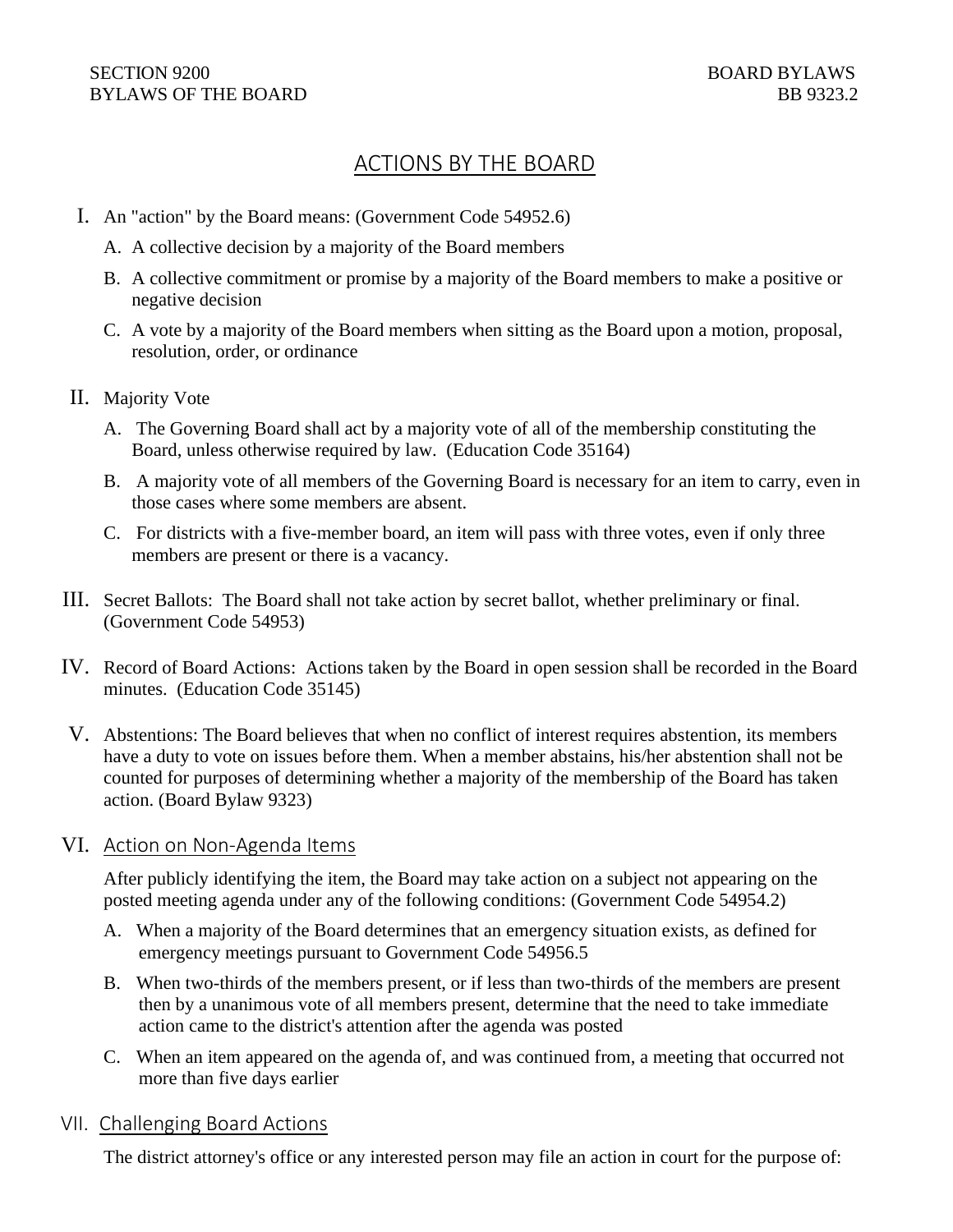(Government Code 54960, 54960.2)

- A. Stopping or preventing the Board's violation or threats of violations of the Brown Act
- B. Determining the applicability of the Brown Act to ongoing or future threatened Board actions
- C. Determining the applicability of the Brown Act to a past action of the Board that is not specified in Government Code 54960.1, provided that:
	- 1. Within nine months of the alleged violation, a cease and desist letter is submitted to the Board, clearly describing the past Board action and the nature of the alleged violation.
	- 2. The time for the Board to respond has expired and the Board has not provided an unconditional commitment to cease and desist from and not repeat the past action alleged to have violated the Brown Act.
	- 3. The action is brought within the time required by Government Code 54960.2.
- D. Determining the validity, under state or federal law, of any Board rule or action which penalizes any of its members or otherwise discourage the member's expression
- E. Compelling the Board to audio record its closed sessions because of a court's finding of the Board's violation of any applicable Government Code provision.
- F. The district attorney or any interested person may file an action in court to nullify a Board action which is alleged to be in violation of law regarding any of the following: (Government Code 54960.1)
	- 1. Open meeting and teleconferencing (Government Code 54953)
	- 2. Agenda posting (Government Code 54954.2)
	- 3. Closed session item descriptions (Government Code 54954.5)
	- 4. New or increased tax assessments (Government Code 54954.6)
	- 5. Special meetings (Government Code 54956)
	- 6. Emergency meetings (Government Code 54956.5)
- G. Prior to bringing any action to nullify a Board action, the district attorney or other interested person shall present a demand to "cure and correct" the alleged violation. The demand shall clearly describe the challenged action and the nature of the alleged violation and shall be presented to the Board in writing within 90 days of the date when the action was taken. If the alleged violation concerns action taken in an open session but in violation of Government Code 54954.2 (agenda posting), the written demand must be made within 30 days of the date when the alleged action took place. (Government Code 54960.1)
- H. Within 30 days of receiving the demand, the Board shall do one of the following: (Government Code 54960.1)
	- 1. Cure or correct the challenged action and inform the demanding party in writing of its actions to cure or correct.
	- 2. Determine not to cure or correct the alleged violation and inform the demanding party in writing of its decision to not cure or correct.
	- 3. Take no action. If the Board takes no action within the 30-day review period, its inaction shall be considered a decision not to cure or correct the action.
- VIII. Some Governing Board actions require more than a simple majority vote.
	- A. Actions requiring a Two-Thirds vote of the Board: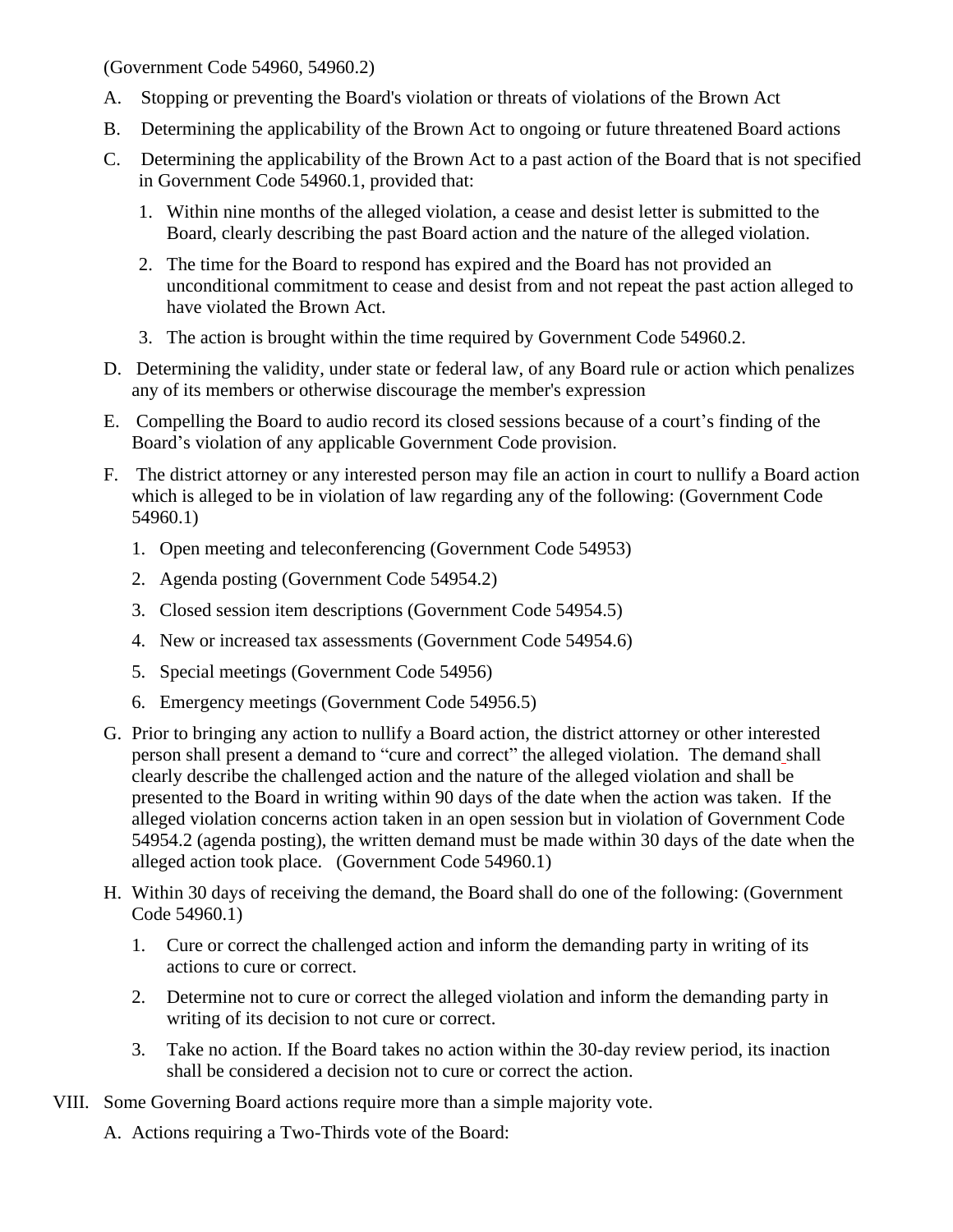- 1. Resolution declaring the Governing Board's intention to sell or lease real property (Education Code [17466\)](http://gamutonline.net/displayPolicy/136991/9)
- 2. Resolution declaring the Governing Board's intent to convey or dedicate property to the state or any political subdivision for the purposes specified in Education Code [17556](http://gamutonline.net/displayPolicy/137067/9) (Education Code [17557\)](http://gamutonline.net/displayPolicy/137068/9)
- 3. Resolution authorizing and directing the Board president, or any other presiding officer, secretary, or member, to execute a deed of dedication or conveyance of property to the state or a political subdivision (Education Code [17559\)](http://gamutonline.net/displayPolicy/137070/9)
- 4. Lease, for up to three months, of school property which has a residence on it and which cannot be developed for district purposes because funds are unavailable (Education Code [17481\)](http://gamutonline.net/displayPolicy/137006/9)
- 5. Request for temporary borrowing of funds needed for immediate requirements of the District to pay district obligations incurred before the receipt of district income for the fiscal year sufficient to meet the payment(s) (Government Code [53821\)](http://gamutonline.net/displayPolicy/145028/9)
- 6. Upon complying with Government Code [65352.2](http://gamutonline.net/displayPolicy/249030/9) and Public Resources Code [21151.2,](http://gamutonline.net/displayPolicy/172913/9) action to render city or county zoning ordinances inapplicable to a proposed use of the property by the District (Government Code [53094\)](http://gamutonline.net/displayPolicy/144845/9)
- 7. Resolution of intent to issue general obligation bonds with the approval of 55 percent of the voters of the district (Education Code [15266\)](http://gamutonline.net/displayPolicy/225973/9)
- 8. Resolution of intent to issue bonds within a school facilities improvement district with the approval of 55 percent of the voters of the school facilities improvement district (Education Code [15266\)](http://gamutonline.net/displayPolicy/225973/9)
- 9. Resolution to place a parcel tax on the ballot (Government Code [53724\)](http://gamutonline.net/displayPolicy/684495/9)
- 10. Resolution of necessity to proceed with an eminent domain action and, if the Board subsequently desires to use the property for a different use than stated in the resolution of necessity, a subsequent resolution so authorizing the different use (Code of Civil Procedure [1245.240,](http://gamutonline.net/displayPolicy/684493/9) [1245.245\)](http://gamutonline.net/displayPolicy/684494/9)
- B. Actions requiring a Two-Thirds vote of the Board members present at the meeting:
	- 1. Determination that there is a need to take immediate action and that the need for action came to the district's attention after the posting of the agenda. If less than two-thirds of the Board members are present at the meeting, a unanimous vote of all members present is required. (Government Code [54954.2\)](http://gamutonline.net/displayPolicy/145074/9)
	- 2. Determination that a closed session is necessary during an emergency meeting. If less than two-thirds of the Board members are present, a unanimous vote of all members present is required. (Government Code [54956.5\)](http://gamutonline.net/displayPolicy/145081/9)
- C. Actions requiring a Four-Fifths vote of the Board:
	- 1. Expenditure and transfer of necessary funds and use of district property or personnel to meet a national or local emergency created by war, military, naval, or air attack, or sabotage, or to provide for adequate national or local defense (Government Code [53790-](http://gamutonline.net/displayPolicy/145024/9)[53792\)](http://gamutonline.net/displayPolicy/145026/9)
	- 2. Resolution for district borrowing based on issuance of notes, tax anticipation warrants, or other evidences of indebtedness, in an amount up to 50 percent of the district's estimated income and revenue for the fiscal year or the portion not yet collected at the time of the borrowing (Government Code [53822,](http://gamutonline.net/displayPolicy/145030/9) [53824\)](http://gamutonline.net/displayPolicy/145032/9)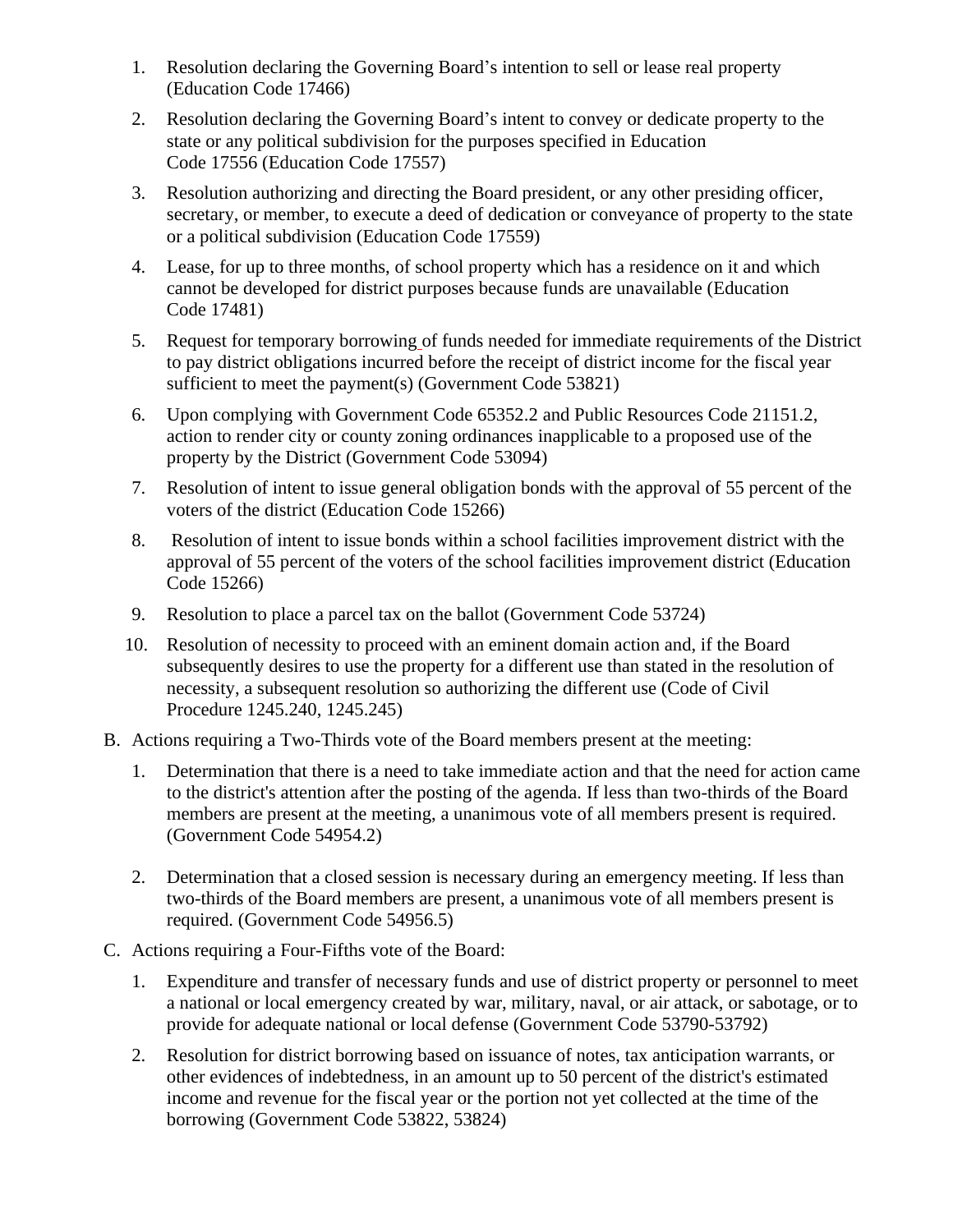- 3. Resolution for district borrowing, between July 15 and August 30 of any fiscal year, of up to 25 percent of the estimated income and revenue to be received by the district during that fiscal year from apportionments based on ADA for the preceding school year (Government Code [53823-](http://gamutonline.net/displayPolicy/145031/9)[53824\)](http://gamutonline.net/displayPolicy/145032/9)
- 4. Declaration of an emergency in order to authorize the district to include a particular brand name or product in a bid specification (Public Contract Code [3400\)](http://gamutonline.net/displayPolicy/172821/9)
- 5. When the District has a five-member or seven -member Board, action to respond to an emergency facilities condition without giving notice for bids to let contracts, including the repair or replacement of District facilities, the taking of any other action that is directly related to and immediately required by that emergency, the procurement of the necessary equipment services, and supplies for those purposes, the delegation of authority to the Superintendent or designee to take such action, and the determination during a regular Board meeting of the need to continue the action (public Contract Code 22035, 22050)
- 6. Resolution to award a contract for public works project at \$212,500 or less to the lowest responsible bidder, when the District is using the informal process authorized under Uniform Public Construction Cost Accounting Act for projects of \$200,000 or less, all bids received are in excess of \$200,000, and the Board determines that the District's cost estimate was reasonable (public Contract Code 22034)
- D. Actions requiring a Unanimous vote of the Board:
	- 1. Resolution authorizing and prescribing the terms of a lease of District property for extraction and taking of gas not associated with oil (Education Code [17510](http://gamutonline.net/displayPolicy/137026/9)[-17511\)](http://gamutonline.net/displayPolicy/137027/9)
	- 2. Authorization of the use of day labor or force account, or waiver of the competitive bid process pursuant to Public Contract Code [20111](http://gamutonline.net/displayPolicy/172746/9) when the Board determines that an emergency exists requiring the repair, alteration, work, or improvement to any facility to permit the continuance of existing classes or to avoid danger to life or property and upon approval of the County Superintendent of Schools (Public Contract Code [20113\)](http://gamutonline.net/displayPolicy/172748/9)
- E. Action Requiring a Unanimous vote of the Board members present at the meeting:

Private sale of surplus property without advertisement in order to establish that such property is not worth more than \$2,500. Disposal of surplus property in the local dump or donation to a charitable organization requires the unanimous vote of the Board members present to establish that the value of such property would not defray the cost of arranging its sale. (Education Code [17546\)](http://gamutonline.net/displayPolicy/137057/9)

## Legal Reference:

## EDUCATION CODE

- 15266 School construction bonds
- 17466 Declaration of intent to sell or lease real property
- 17481 Lease of property with residence for nondistrict purposes
- 17510-17511 Resolution requiring unanimous vote of all members constituting board
- 17546 Private sale of personal property
- 17556-17561 Dedication of real property
- 35140-35149 Meetings
- 35160-35178.4 Powers and duties
- 48660-48661 Community day schools, establishment and restrictions

#### CODE OF CIVIL PROCEDURE

425.16 Special motion to strike in connection with a public issue